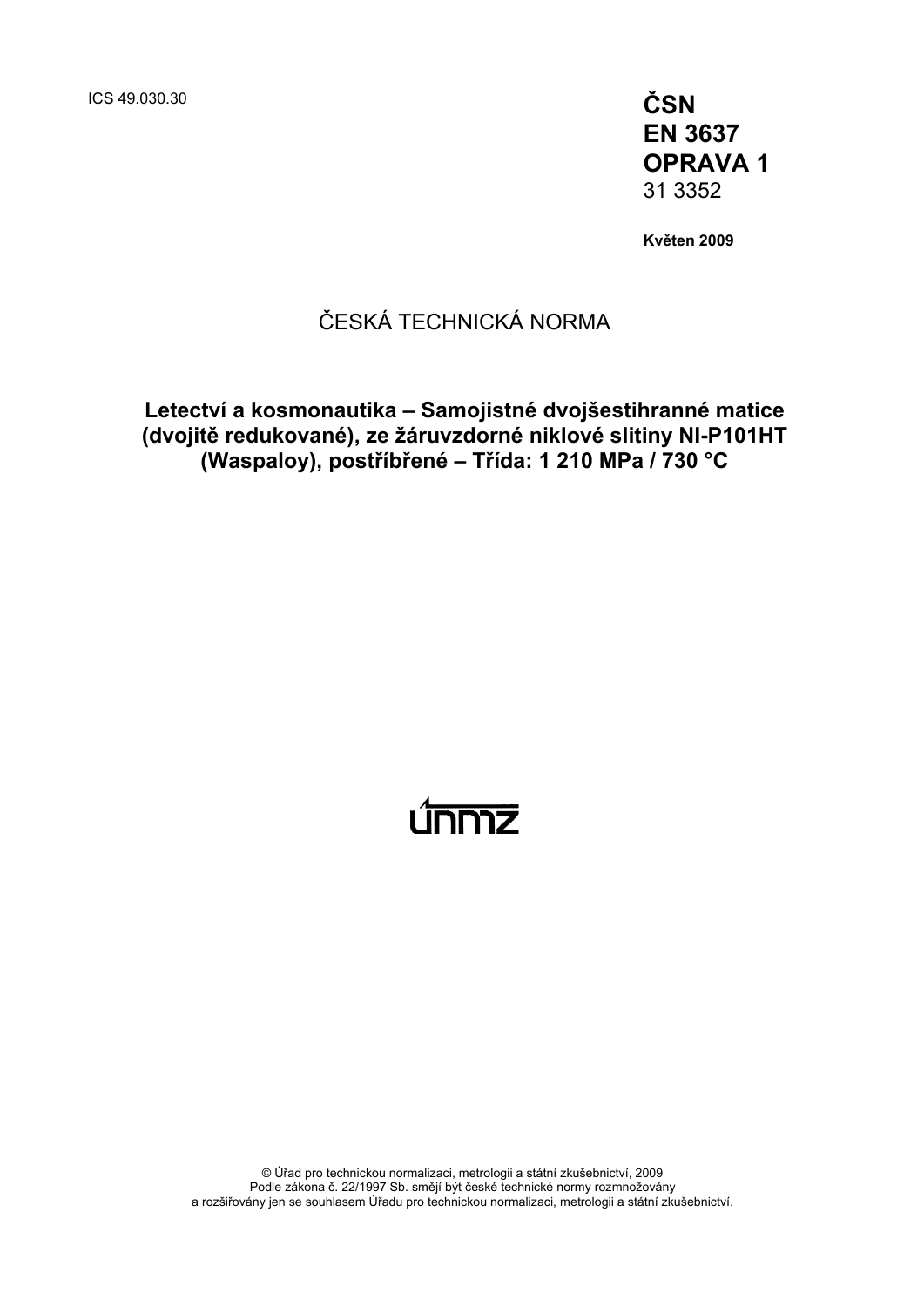## EUROPEAN STANDARD NORME EUROPÉENNE EUROPÄISCHE NORM

## **EN 3637**

August 2008

ICS 49.030.30

English Version

## Aerospace series - Nuts, self-locking, bi-hexagonal (double reduced), in heat resisting nickel base alloy - NI-P101HT (Waspaloy), silver plated, Classification: 1210 MPa/730 °C

Série aérospatiale - Écrous bihexagonaux, auto-freinant (double réduit), en alliage résistant à chaud à base de nickel - NI-P101HT (Waspaloy), argentés, Classification: 1210 MPa/730 °C

 Luft- und Raumfahrt - Zwölfkantmuttern, selbstsichernd (Doppel reduziert), aus hochwarmfester Nickelbasislegierung - NI-P101HT (Waspaloy), versilbert, Klasse: 1210 MPa/730 °C

This European Standard was approved by CEN on 2 February 2008.

CEN members are bound to comply with the CEN/CENELEC Internal Regulations which stipulate the conditions for giving this European Standard the status of a national standard without any alteration. Up-to-date lists and bibliographical references concerning such national standards may be obtained on application to the CEN Management Centre or to any CEN member.

This European Standard exists in three official versions (English, French, German). A version in any other language made by translation under the responsibility of a CEN member into its own language and notified to the CEN Management Centre has the same status as the official versions.

CEN members are the national standards bodies of Austria, Belgium, Bulgaria, Cyprus, Czech Republic, Denmark, Estonia, Finland, France, Germany, Greece, Hungary, Iceland, Ireland, Italy, Latvia, Lithuania, Luxembourg, Malta, Netherlands, Norway, Poland, Portugal, Romania, Slovakia, Slovenia, Spain, Sweden, Switzerland and United Kingdom.



EUROPEAN COMMITTEE FOR STANDARDIZATION COMITÉ EUROPÉEN DE NORMALISATION EUROPÄISCHES KOMITEE FÜR NORMUNG

**Management Centre: rue de Stassart, 36 B-1050 Brussels**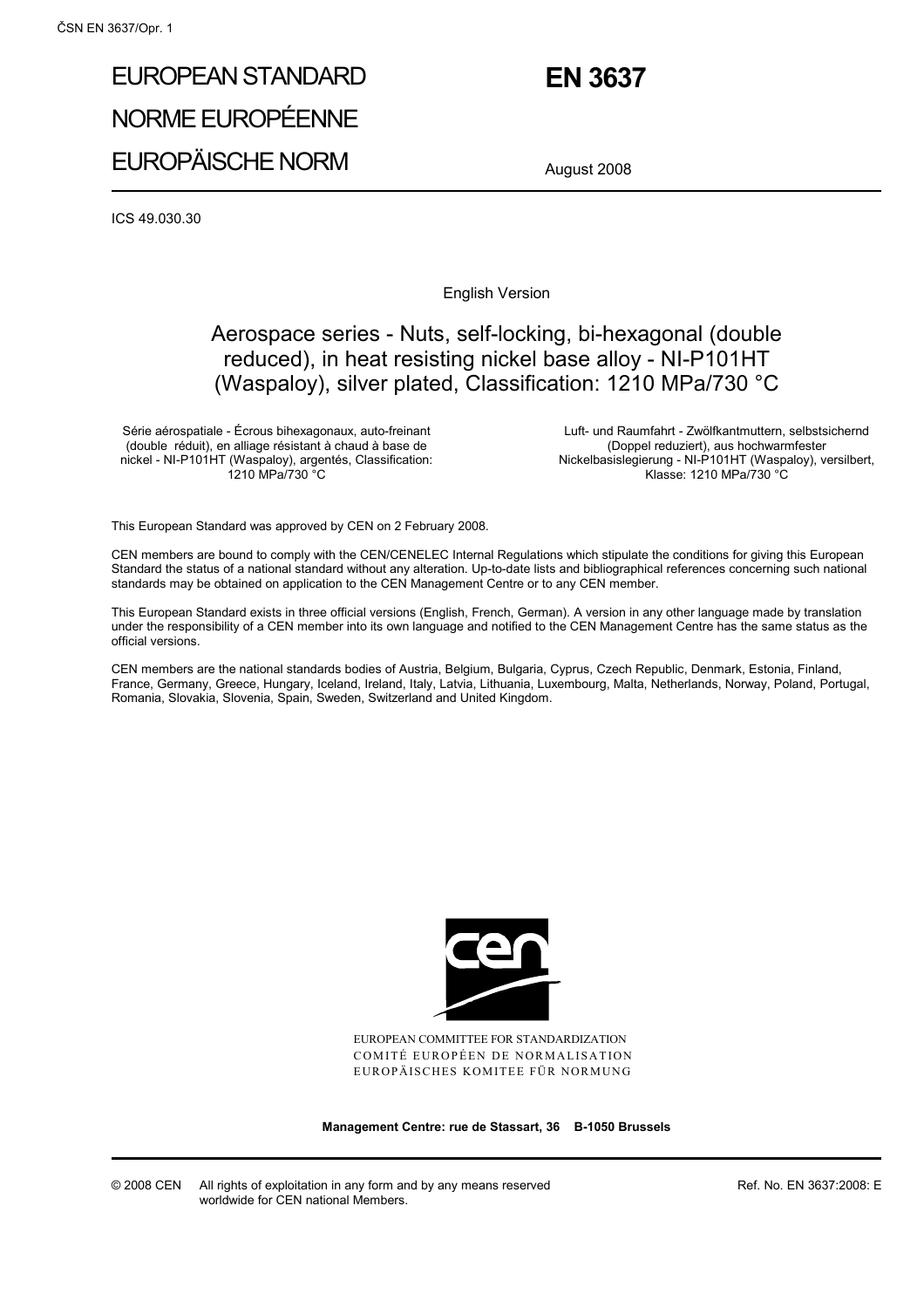## **Contents**

Page

| 1 <sup>1</sup>          |  |
|-------------------------|--|
|                         |  |
| $\frac{3}{3.1}$         |  |
|                         |  |
| 3.2                     |  |
| 3.3                     |  |
| $\overline{4}$          |  |
| $\overline{\mathbf{5}}$ |  |
| $6\phantom{a}$          |  |
|                         |  |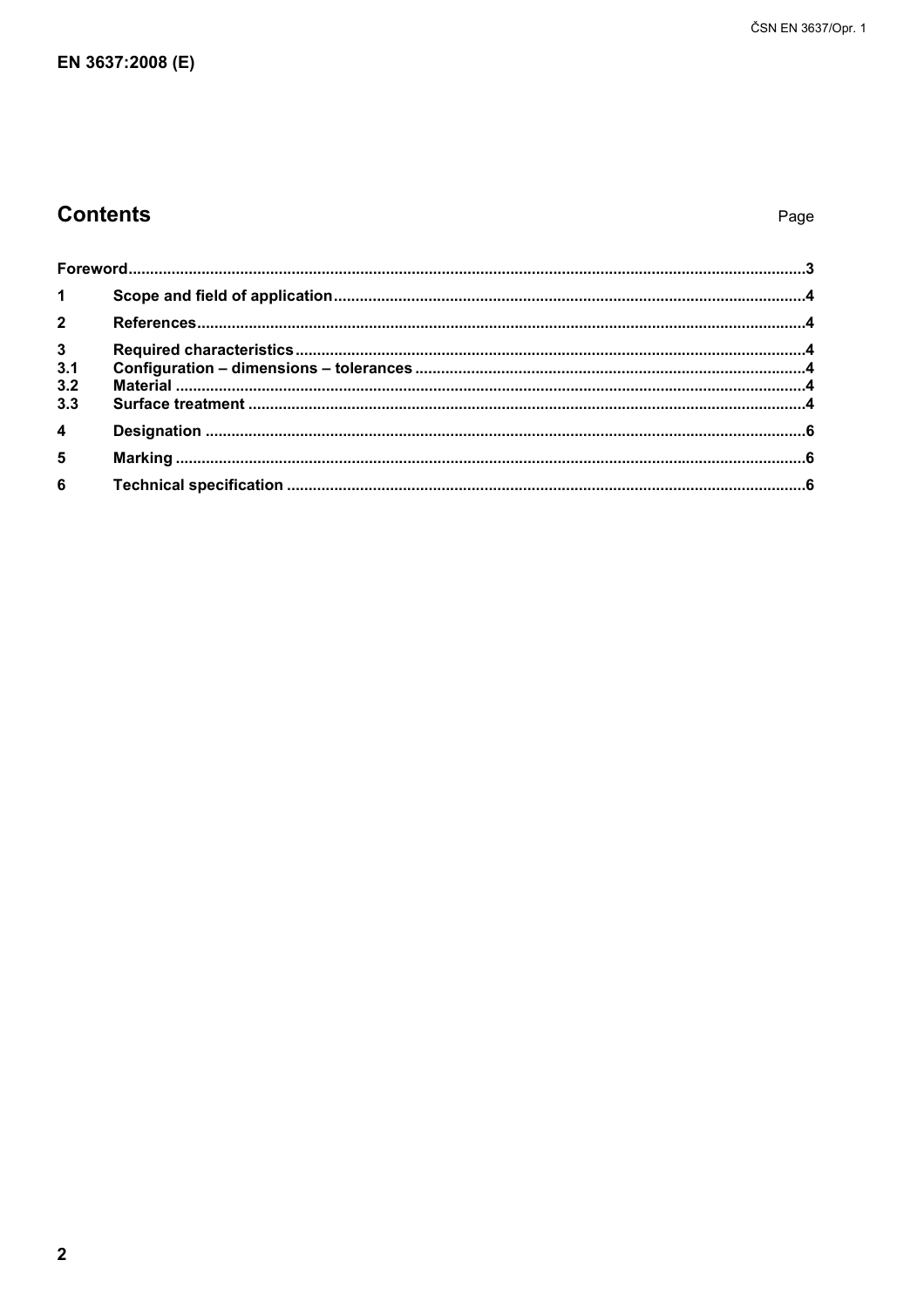### **Foreword**

This document (EN 3637:2008) has been prepared by the Aerospace and Defence Industries Association of Europe - Standardization (ASD-STAN).

After enquiries and votes carried out in accordance with the rules of this Association, this Standard has received the approval of the National Associations and the Official Services of the member countries of ASD, prior to its presentation to CEN.

This European Standard shall be given the status of a national standard, either by publication of an identical text or by endorsement, at the latest by February 2009, and conflicting national standards shall be withdrawn at the latest by February 2009.

Attention is drawn to the possibility that some of the elements of this document may be the subject of patent rights. CEN [and/or CENELEC] shall not be held responsible for identifying any or all such patent rights.

According to the CEN/CENELEC Internal Regulations, the national standards organizations of the following countries are bound to implement this European Standard: Austria, Belgium, Bulgaria, Cyprus, Czech Republic, Denmark, Estonia, Finland, France, Germany, Greece, Hungary, Iceland, Ireland, Italy, Latvia, Lithuania, Luxembourg, Malta, Netherlands, Norway, Poland, Portugal, Romania, Slovakia, Slovenia, Spain, Sweden, Switzerland and the United Kingdom.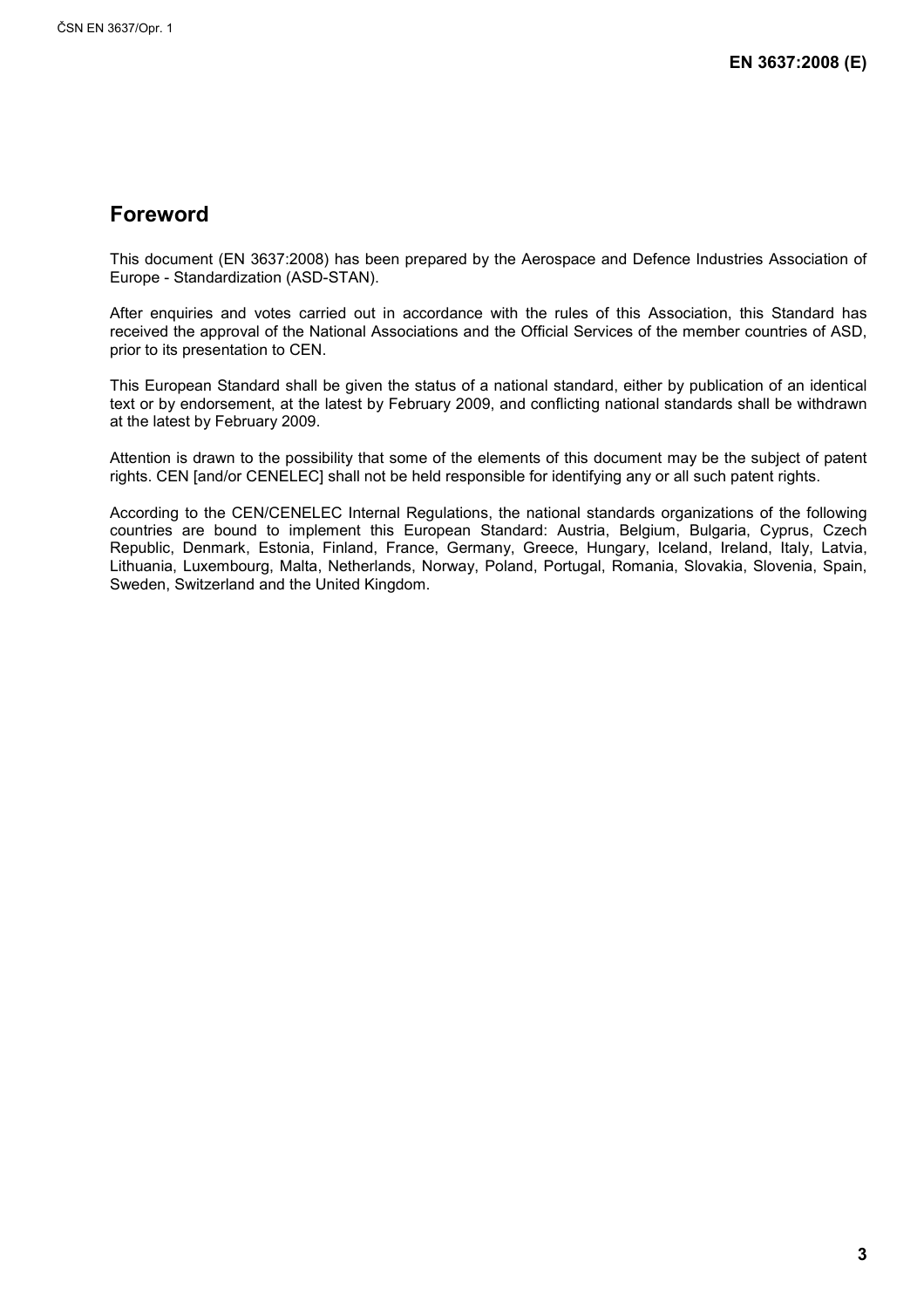#### **1 Scope and field of application**

This standard specifies the dimensions of self-locking, silver-coated bi-hexagonal nuts with MJ-thread in heat resisting nickel base alloy NI-P101HT for aerospace applications.

Maximum test temperature of the material 730 °C.

#### **2 References**

- EN 2424 Aerospace series Marking of aerospace products<sup>1)</sup>
- EN 2786 Aerospace series  $-$  Electrolytic silver plating of fasteners<sup>1)</sup>
- EN 2959 Aerospace series Heat resisting alloy Ni-PH1302 (NiCr20Co13Mo4Ti3Al) Solution treated and cold worked — Bar for forged fasteners — 3 mm  $\leq D \leq 30$  mm<sup>2)</sup>
- EN 3005 Aerospace series Nuts, self-locking, MJ threads, in heat resisting nickel base alloy NI-PH1302 (Waspaloy), silver plated or uncoated — Classification: 1 210 MPa (at ambient temperature)/730 °C — Technical specification
- EN 3220 Aerospace series Heat resisting nickel base alloy (Ni-P101HT) cold worked and softened — Bar and wire for continuous forging or extrusion for fasteners —  $3 \le D \le 30$  mm<sup>1</sup>
- ISO 4095 Aerospace Bihexagonal drives Wrenching configuration Metric series
- ISO 5855-1 Aerospace MJ threads Part 1: General requirements
- ISO 5855-2 Aerospace MJ threads Part 2: Limit dimensions for bolts and nuts

#### **3 Required characteristics**

#### **3.1 Configuration – dimensions – tolerances**

Configuration shall be in accordance with the figure; dimensions, tolerances and masses shall conform with the figure and the table. Details of form, not stated, are at the manufacturer's option. Dimensions are after coating.

#### **3.2 Material**

Heat resisting nickel base alloy NI-P101HT to EN 2959 or EN 3220.

#### **3.3 Surface treatment**

Silver coat to EN 2786, coating thickness 5 µm to 15 µm.

On nuts MJ6 and larger, the coating thickness shall be not less than 5 µm, measured at the pitch diameter.

l

<sup>1)</sup> Published as ASD standard at the date of publication of this standard.

<sup>2)</sup> Published as ASD Prestandard at the date of publication of this standard.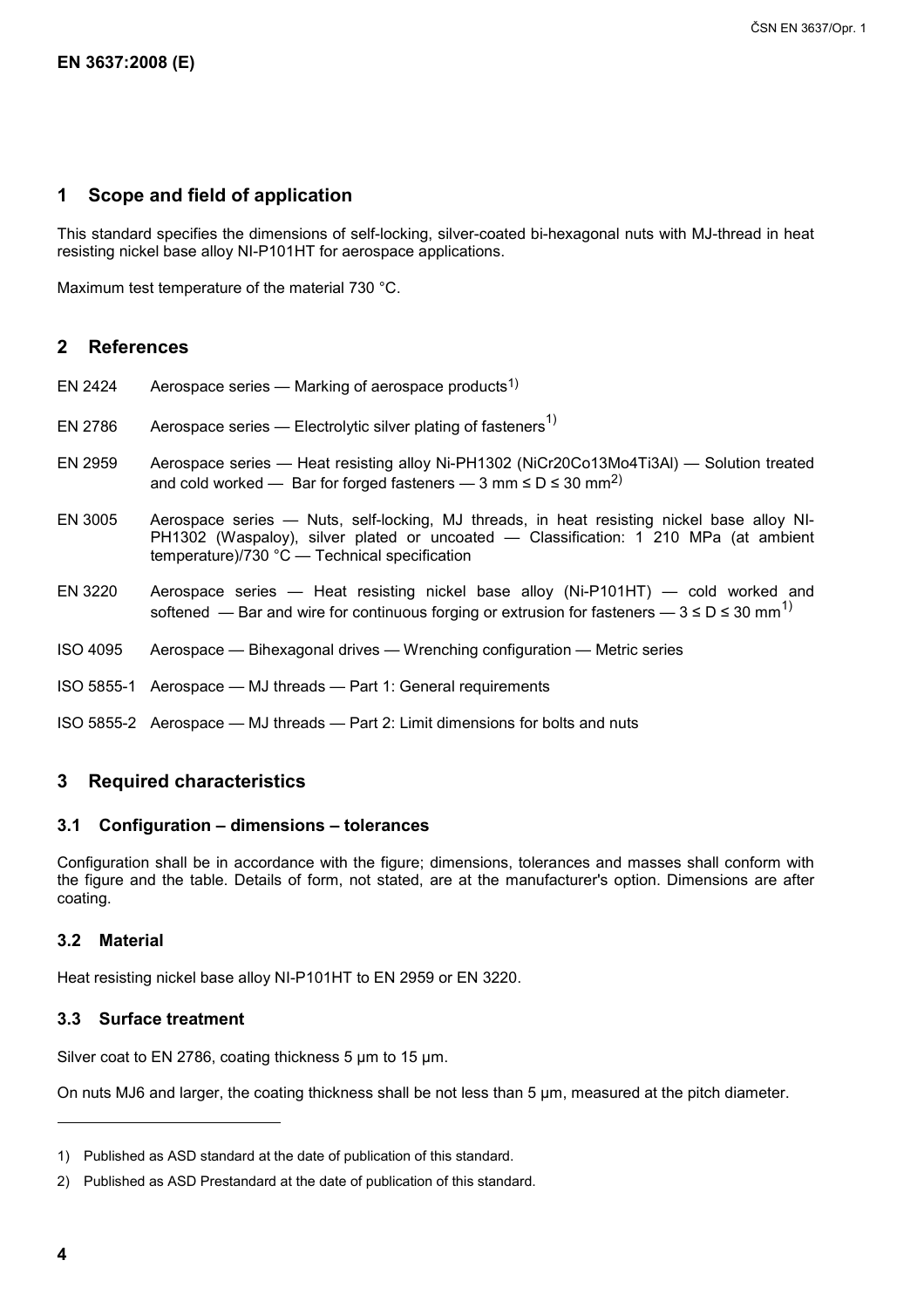

MJ5 nuts shall show complete coating coverage on the threads.

#### **Key**

- 1 These values are to be applied before silver coating. Thread's surface will be achieved by normal methods of manufacture
- 2 Bi-hexagonal wrenching configuration ISO 4095 on length M
- 3 6 Places
- 4 Bearing surface may be flat or concave, but shall not be convex
- 5 Remove sharp edges 0,1 to 0,4
- 6 Pitch Diameter
- 7 Self-locking feature at manufacturers option tool marks acceptable
- 8 30° to 45°
- 9 28° to 50°
- 10 Marking on the flange
- 11 90° to 120° 3
- 12 ø D<sup>4</sup>

 $\overline{a}$ 

#### **Figure 1 — Configuration**

 $3$  All forms of entry (radius or chamfer) optional within these limiting dimensions.

<sup>4</sup> Thread in conformity with ISO 5855 part 1 and 2. In self-locking zone the tolerances apply before forming out of round.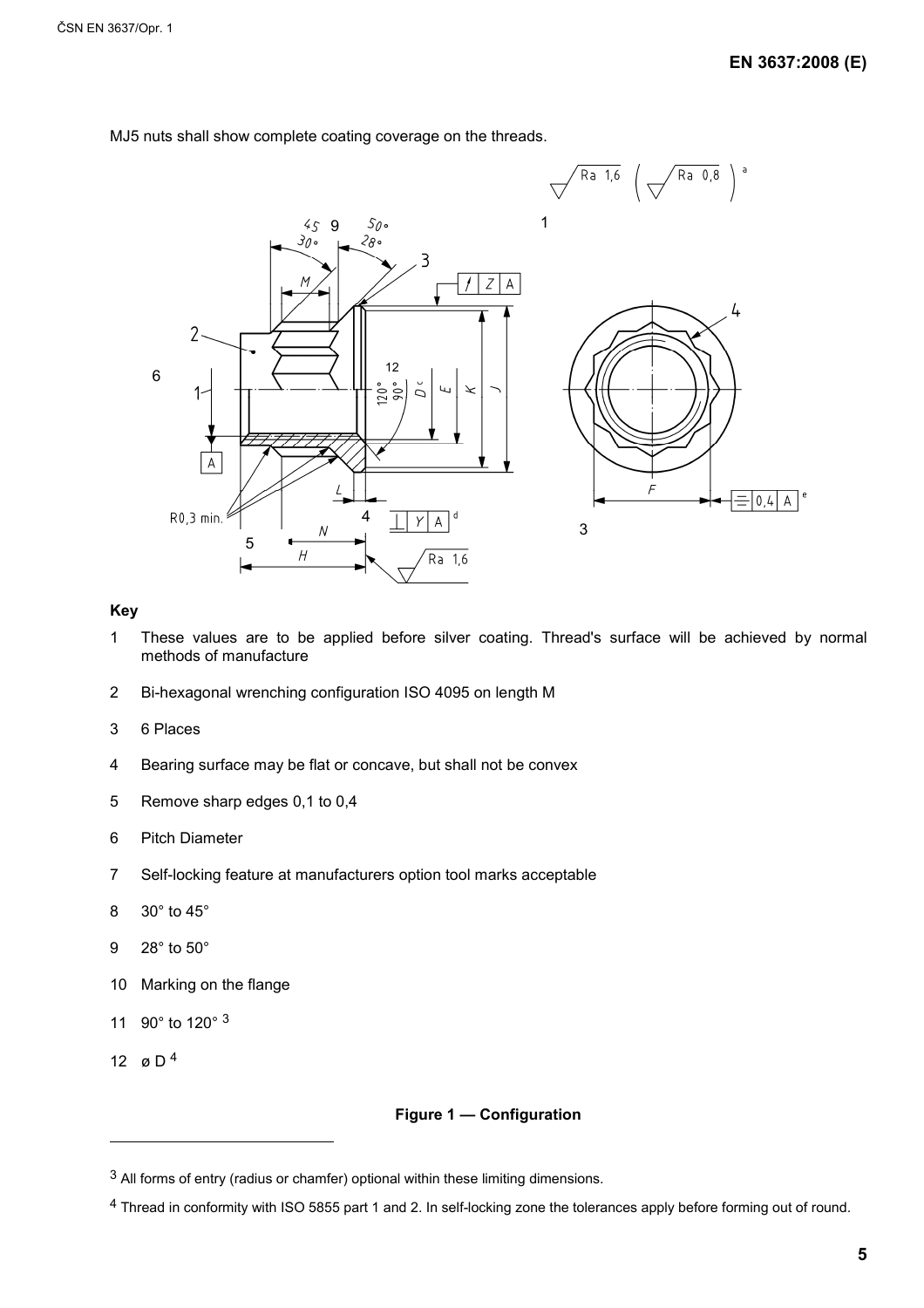#### **Table 1 — Dimensions and masses**

#### Dimensions in millimetres

|                                                                              |                     |      |             |                |                |      |      |     |                |      |      |     | Mass     |
|------------------------------------------------------------------------------|---------------------|------|-------------|----------------|----------------|------|------|-----|----------------|------|------|-----|----------|
|                                                                              | Thread              |      | $\mathsf E$ | $F^a$          | H              | J    | Κ    | L   | M <sub>p</sub> | N    | y    | z   | kg/1 000 |
|                                                                              |                     |      |             |                |                |      |      |     |                |      |      |     | Part     |
| Code                                                                         | Designation         | min  | max         |                | max            | max  | min  | min | max            |      |      |     | max      |
| 050                                                                          | MJ 5 x 0,8 - 4H6H   | 5,2  | 5,8         | $\overline{7}$ | $\overline{7}$ | 9,1  | 8,3  | 1,2 | $\overline{2}$ | 4,9  | 0,1  | 0,2 | 1,63     |
| 060                                                                          | MJ 6 x 1,0 - 4H5H   | 6,3  | 7,1         | 8              | 8,1            | 10,6 | 9,8  | 1,2 | 2,3            | 5,5  | 0,1  | 0,2 | 2,33     |
| 070                                                                          | MJ 7 x 1,0 - 4H5H   | 7,3  | 8,1         | 9              | 9,1            | 12,1 | 11,3 | 1,2 | 2,6            | 6,1  | 0,1  | 0,2 | 3,19     |
| 080                                                                          | MJ 8 x 1,0 - 4H5H   | 8,3  | 9,1         | 10             | 10,4           | 13,6 | 12,8 | 1,2 | 2,8            | 6,9  | 0,1  | 0,2 | 4,34     |
| 100                                                                          | MJ 10 x 1,25 - 4H5H | 10,3 | 11,1        | 12             | 13             | 16,8 | 15,8 | 1,2 | 3,1            | 8,8  | 0,13 | 0,3 | 7,69     |
| 120                                                                          | MJ 12 x 1,25 - 4H5H | 12,3 | 13,1        | 14             | 15             | 19,9 | 18,8 | 1,4 | 3,5            | 10,1 | 0,13 | 0,3 | 14,58    |
| 140                                                                          | MJ 14 x 1,5 - 4H5H  | 14,4 | 15,2        | 17             | 17,5           | 23   | 21,9 | 1,7 | 4              | 12,6 | 0,13 | 0,3 | 19,79    |
| a<br>Bi-hexagonal configuration in conformity with ISO 4095 over length "M". |                     |      |             |                |                |      |      |     |                |      |      |     |          |
| b<br>Wrench pad engagement.                                                  |                     |      |             |                |                |      |      |     |                |      |      |     |          |

#### **4 Designation**

Each bi-hexagonal nut shall only be designated as in the following example:

|                       | Description block | Identity block |  |  |
|-----------------------|-------------------|----------------|--|--|
|                       | NUT               | EN 3637 - 050  |  |  |
| Number of EN Standard |                   |                |  |  |
| Thread code -         |                   |                |  |  |

NOTE If necessary, the design code I 9005 may be introduced between the description block and the identity block.

#### **5 Marking**

Each bi-hexagonal nut shall be marked in accordance to EN 2424, Class A.

#### **6 Technical specification**

The bi-hexagonal nuts shall conform to the requirements of EN 3005.